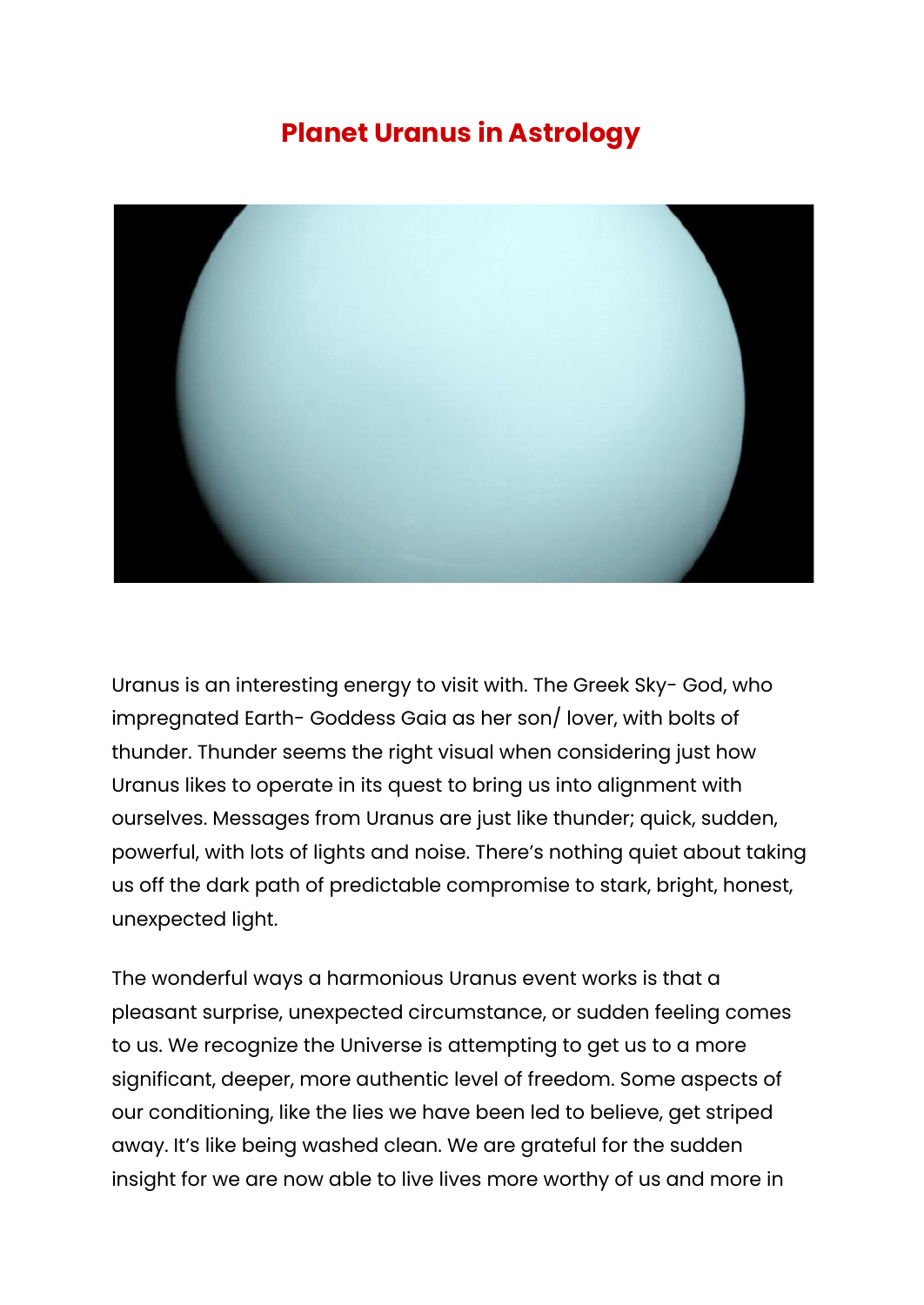line with our Divine within. Freed from what others think and the bonds that held us back, we can now walk lighter, more in line with living true to our hearts desires and expression.

To live true to us, and the voice of the Divine within us, is to truly be a revolutionary spirit. It is a revolution because it is so rare. It is rare to find examples of people who are constantly checking in with themselves, searching to bring their decisions into alignment with the Divine with the intention of living a magickal life.

Most of us are pushing. We push to manifest what we desire. Push to make others fall into the role we have created for them in our lives. Push to make things work the way that perhaps our ego would dictate.

Visits from Uranus bring with them the chance to get honest and get free in the area he touches. The area of life being visited is asking for liberation. We are being asked to let go of the past and what we thought we knew in favor of a new vision. The light of thunder may blind us for a brief moment so that at first we don't see what that vision is. But our willingness to allow it to be revealed is soon met if we set the intention. What we make of this time can depend on our willingness. Embracing the change can get us to experiencing greater levels of freed energy than we knew before. Holding onto history will only prolong the pain of the past.

The more difficult ways a Uranus transit operates brings with it an uncomfortable, even painful, thrust towards freedom. We don't want to let go. We resist the change. The Universe, in all its love and wisdom, is trying to show us a higher vision of what we could be if we would only allow it, but its just too hard to accept that vision because it seems to contradict the ideal we may have previously created. Sometimes the discomfort comes from within. At other times the inner conflict manifests as challenging outward events.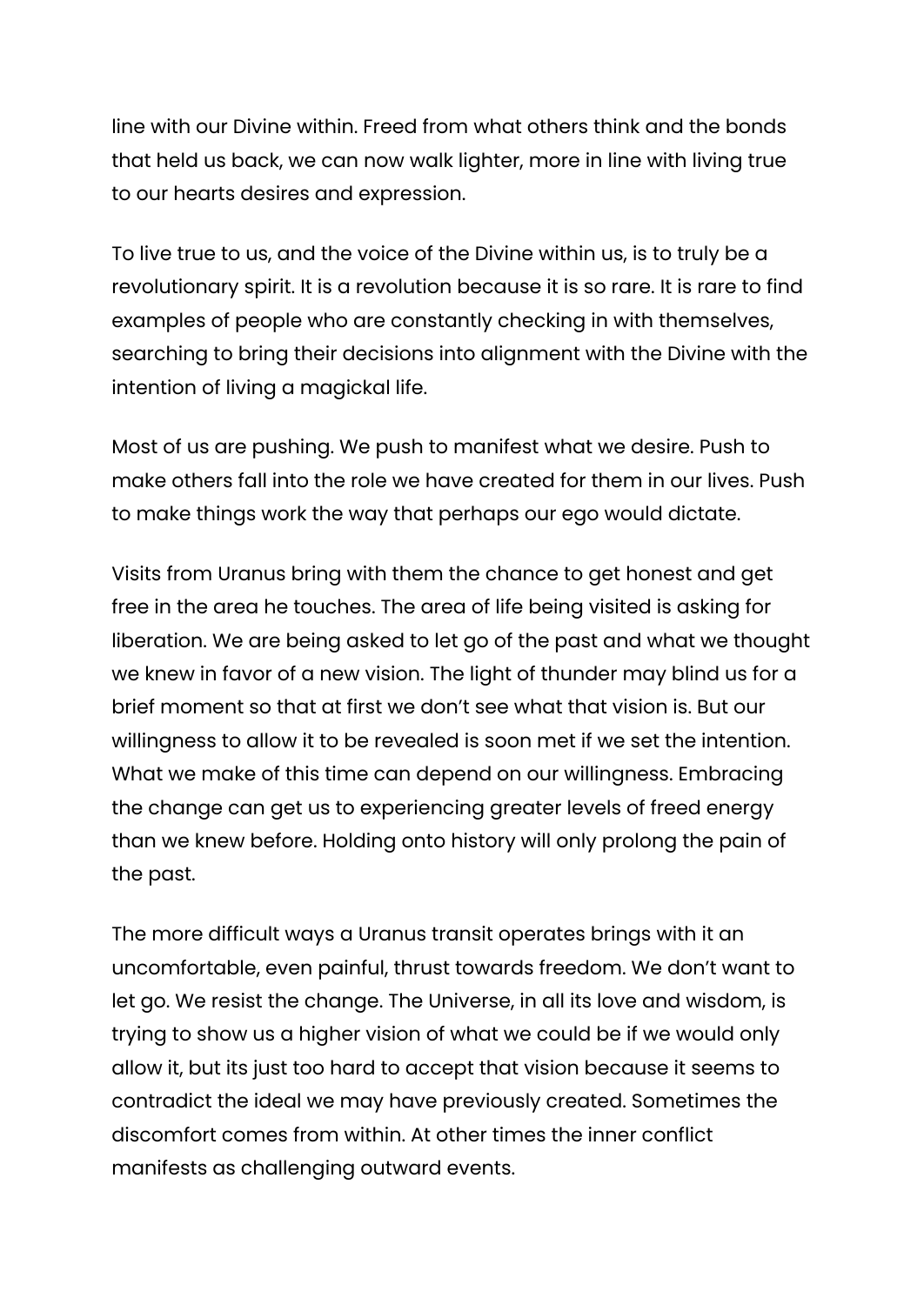There is a shadow side to how we may express Uranus in our lives. When we are not allowing ourselves to make the internal changes that are being asked of us then we manifest erratic changes on outward, superficial levels.

To live true to oneself is a true rebellion. It goes against the widespread pressure in our society to conform. In this way Uranus is anti-conformity when to conform is to compromise our soul's calling. But when we don't live lives truly worthy of us, truly trusting our internal wisdom, then we may rebel in superficial ways. We may focus on outward manifestations of "being different" for no reason other than to "be different". There is a difference between presenting ourselves to the world in a way that makes us feel comfortable and presenting ourselves to the world in a way that speaks of the determination to set ourselves apart. Only we can know the true motivations for our own actions.

Rebellion for rebellions sake, revolution in the world because its easier than facing the revolution that is asking to take place within, and idolizing the avant-garde simply because it is new are examples of the shadow side of Uranus.

Where Uranus is in your chart, that's where the potential and pathways lie to free us of limiting conditioning that has gotten in the way of living in alignment with the most magickal, authentic life we can embody in this lifetime. It is where we decided, on a soul level, to find our avenue towards understanding what freedom means. It is here that we work to release the limiting messages we have received in this, and other, lifetimes so that we may learn the true measure of our power. It is in this area of life that we can express absolute creative genius and be blessed with exceptional insights.

Working with Uranus is interesting and can have varied implications. When seeking liberation, cultivating the desire to "let go" of something